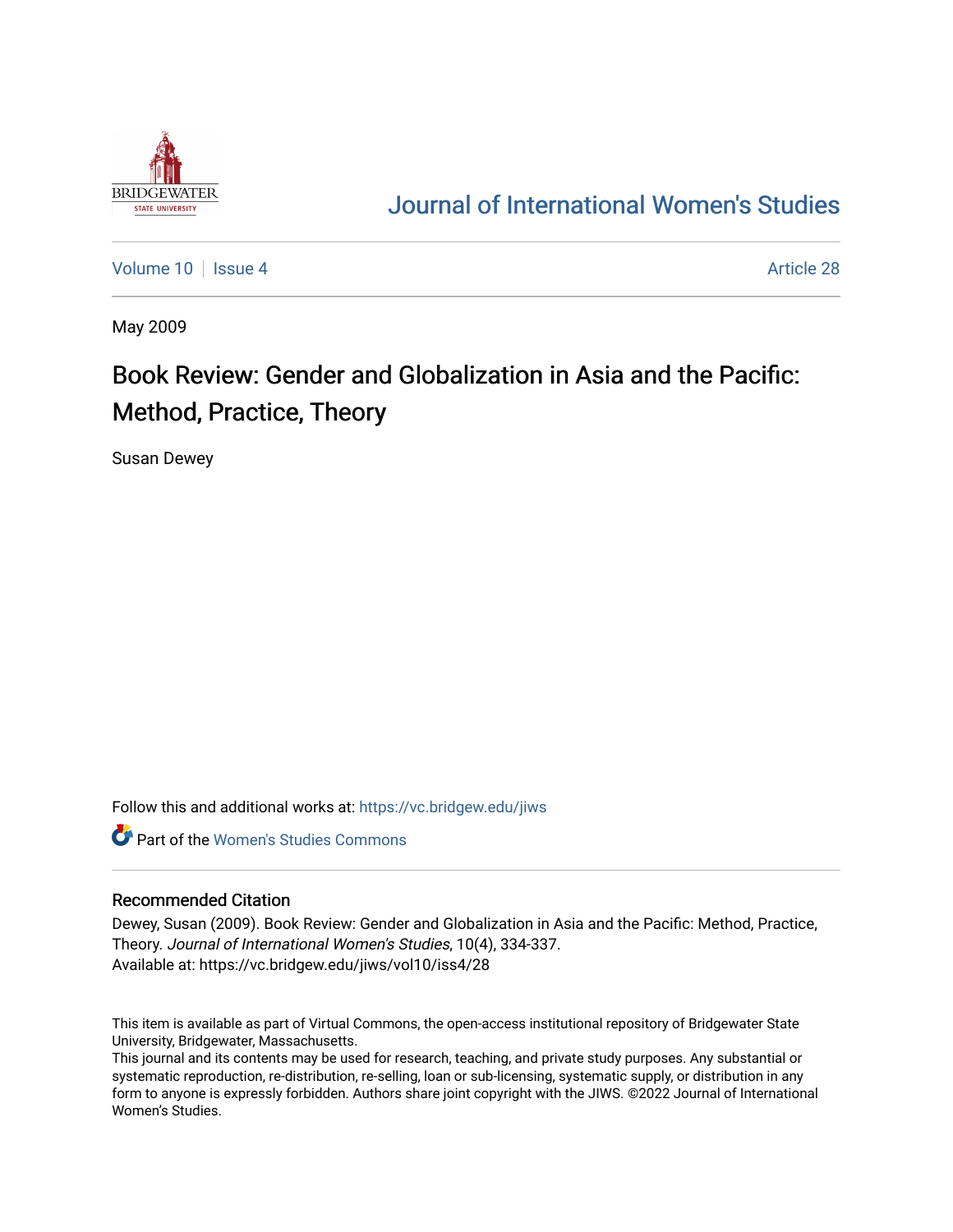*Gender and Globalization in Asia and the Pacific: Method, Practice, Theory***.** 2008. Kathy E. Ferguson and Monique Mironesco (eds.). Honolulu: University of Hawai'i Press. 420 pages, index. \$35.00 (Paperback).

## Reviewed by Susan Dewey<sup>1</sup>

"Feminists are always interested in ambivalence", notes Cynthia Enloe in Chapter Fifteen of this outstanding edited collection, "...because so many women live their lives through ambivalence" (288). This powerful statement neatly encapsulates the purpose of the volume, which makes a sustained effort to use work from a variety of disciplines in order to problematize the staid binaries that typically encompass work on gender and globalization. Comprised of eighteen chapters, including an introduction and a conclusion, the book is divided into six thematic areas that provide a basis for the organization and lines of questioning that shape the authors' arguments: confronting colonial discourses; cultural translations; media; labor, migration and families; trafficking; and militarization. Editors Ferguson and Mironesco specify in their introduction that the work presented throughout the book allows a number of commonalities to emerge "within a dense fabric of specific accounts" (3). The editors group these common themes into three broad rubrics that run throughout all of the chapters' descriptions of the feminist particularities of place: representations and reproductions; spaces and borders; voices and bodies.

Part One, "Confronting Colonial Discourses," is comprised of two chapters. The first, Chapter Two, "Telling Tales out of School: Sia Figiel and Indigenous Knowledge in Pacific Islands Literature" by Judith Raiskin, discusses notions of Samoan "tradition" in the context of Sia Figiel's novel "where we once belonged". Raiskin notes that Figiel's protagonist, Alofa, is faced with a contradictory set of norms at work in the powerfully gendered institutions of church, family hierarchy and school that organize Samoan adolescent female life. "While she [Alofa] is taught with violence to suppress her sexual curiosity" Raiskin writes, "the girls [in the novel] are regularly peeped at by neighbors, impregnated by teachers, courted and sometimes raped by male family members…Whom can she [Alofa] believe and what perspective is dictating the conflicting expectations?"(30). Chapter Three, "Licentiousness has slain its hundreds of thousands": The Missionary Discourse of Sex, Death and Disease in Nineteenth-century Hawai'i" by Virginia Metaxas pursues this issue of island struggles for medical authority between *kauka* (American-trained physicians) and *kahuna* (indigenous healers) in the face of overwhelming numbers of Hawaiian deaths and rising U.S. imperial power in the islands. Both chapters place a heavy emphasis in their persuasive arguments on the fact that globalization is a manifold process necessarily involving both resistance and accommodation.

 Part Two: Cultural Translations, continues this ideological line in two chapters that address Indian and Chinese interpretations of contemporary North American and Western European gender paradigms. Chapter Four, "Gay Sexualities and Complicities:

<sup>1</sup> Dr. Susan Dewey holds a PhD in Anthropology. She is a Research Associate in the Department of Anthropology at Indiana University-Bloomington and teaches Women's Studies at DePauw University.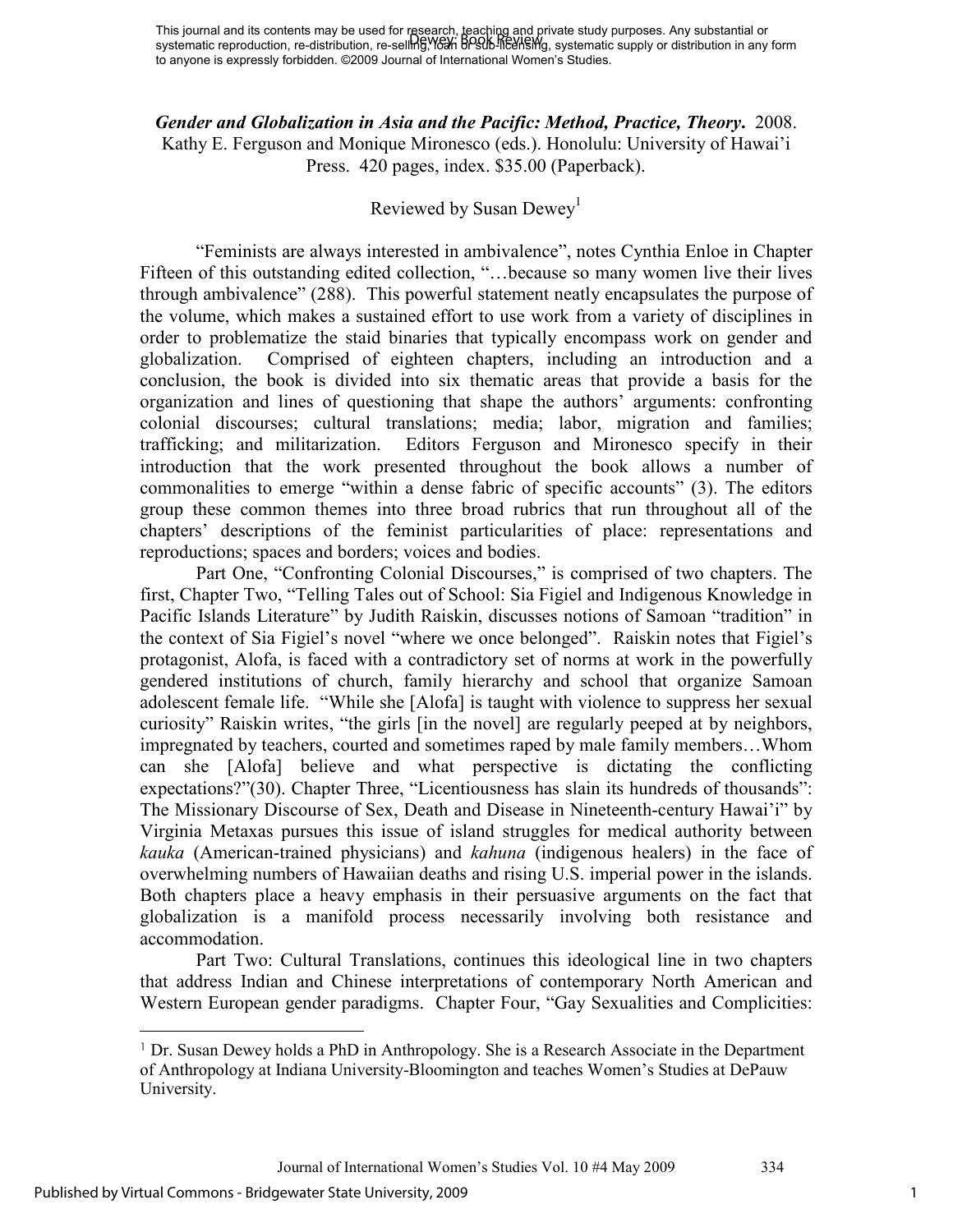Rethinking the Global Gay" by Jyoti Puri underscores the paradoxes inherent in this process. She notes that while the dissemination of sexually inclusive identities allows right wing conservatives to attribute homosexuality to so-called Western influence, its simultaneous provision of language and a sense of international community "also helps privileged middle-and upper-class gay subjects over a wide range of gendered and sexual subjects in the Indian context" (76). Chapter Five, "What about Other Translation Routes (East-West)'? The Concept of the Term 'Gender' Traveling into and throughout China" by Min Dongchao explores the impact of feminist theory on Chinese policy. The author uses the expression *jie gui* ("to connect with the international track") to show how scholars and activists use the symbolic capital ascribed to what is perceived to be progressive thought that challenges the hierarchies that shape their lives. In doing so, she argues that it is important for feminist scholars to question the multiple routes by and unequal terms upon which practitioners of Women's Studies meet in the international ideological arena.

 Part Three, Media, features three chapters that analyze how individuals make use of popular culture's complex terrain in constructing their gendered identity projects. Chapter 6, "Gaze Upon Sakura: Imaging Japanese Americans on Japanese TV" by Christine Yano, discusses a popular series on Japanese public television that functioned to celebrate essentialized Japanese cultural identity at a time of waning interest in cultural practices deemed traditional. Yano provides a particularly interesting discussion of the nuanced ways in which the series' young female Japanese-American protagonist embraces Japanese-ness. Chapter 7, "Globalizing Gender Culture: Transnational Cultural Flows and the Intensification of Male Dominance in India" by Steve Derné, explores male interpretations of contemporary Hindi films. The author makes the provocative argument that rather than advancing gender equality, "cultural globalization often also gives men *new* ideas about how to act out oppressive gender hierarchies" (137). Chapter 8, "Performing Contradictions, Performing Bad-Girlness in Japan" by Yau Ching, describes her innovative work at a girls' reform school with adolescent females' selfrepresentations on video. The author raises the important point that Japanese society largely "refuse[s] to register and address how the behavior of these women relates to the society's shaming discourse" (156). This is a particularly significant point given that many of the reform school girls had engaged in what is perceived to be a uniquely pervasive form of sex work known as *enjo kōsai*, in which adolescent females provide much older men with sexual favors in exchange for material possessions. In doing so, this practice raises critical questions about adolescent female sexuality and control in Japan.

 Part Four, Labor, Migration and Families, includes four chapters that address the feminization of low wage work and women's strategies for socioeconomic mobility. Chapter Nine, "The Social Imaginary and Kin Recruitment: Mexican Women Reshaping Domestic Work" by Maria de la Luz Ibarra discusses the work and family lives of female Mexican domestic workers in Santa Barbara, California and Honolulu, Hawai'i. The author demonstrates how many female migrants recruit their female kin for work once they have established some tenuous form of settlement, thus showing the complex ways in which migration is a group rather than individual activity. Chapter Ten, "Breaking the Code: Women, Labor Migration and the 1987 Family Code of the Republic of the Philippines" by Rhacel Salazar Parreñas, details the Filipino/a construction of women as essentially domestic beings who paradoxically provide a significant source of remittances

2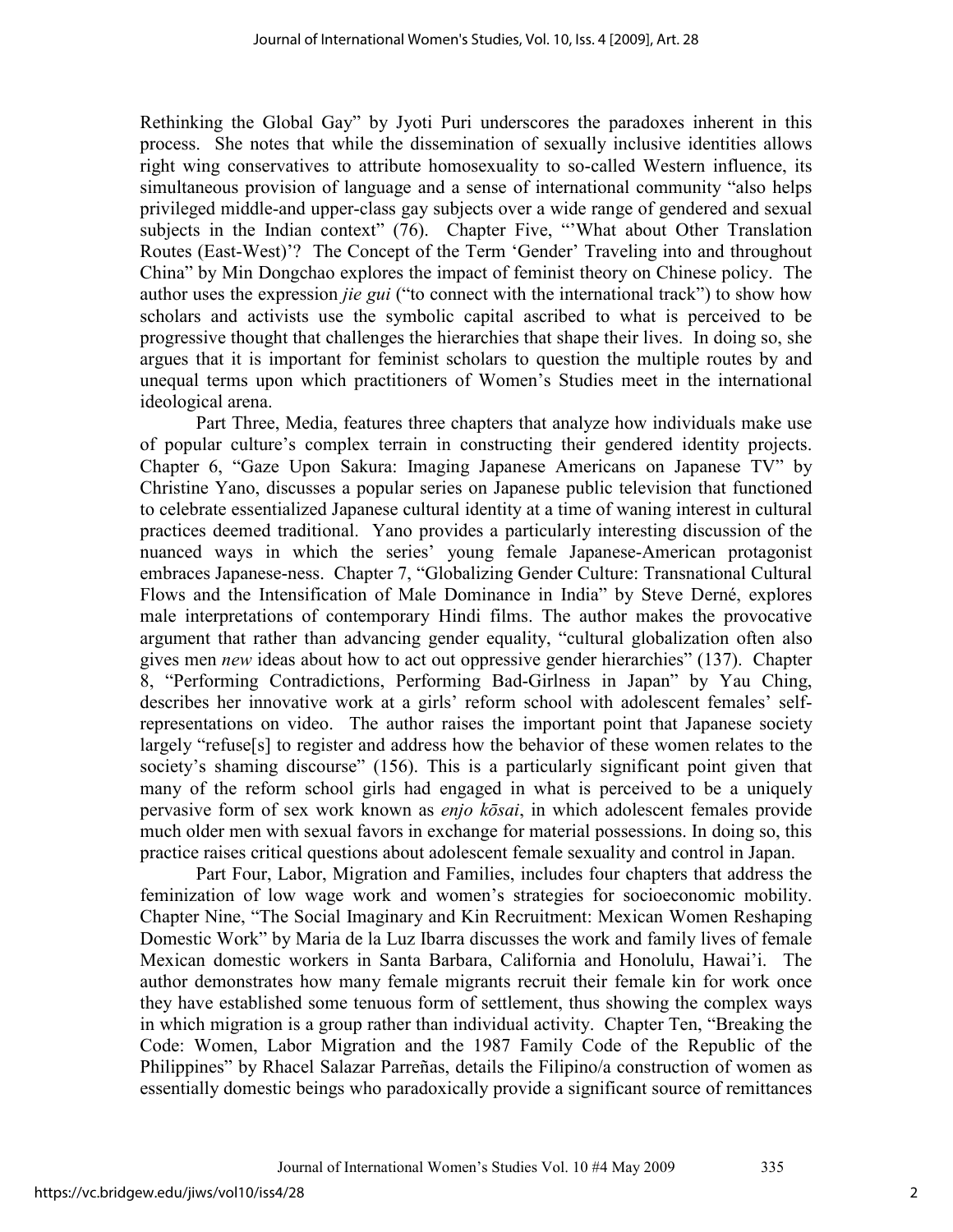via their migrant labor. Chapter Eleven, "Headloads: The Technologizing of Work and the Gendering of Labor" by Vivian Price, analyzes the impact of neoliberal India's economic reforms upon the construction industry, which is becoming increasingly mechanized to the detriment of the millions of female and low caste laborers who work in this industry and are thus effectively left without state support of any kind. Chapter Twelve, "Gender and Modernity in a Chinese Economic Zone" by Nancy Riley, describes life in Dalian, an export-processing zone in Northeast China. Dalian functions as a site of social mobility for rural migrant workers, for whom "to be modern *is* to be urban" (227), despite the fact that this modernity offers them only low wages and few privileges beyond urban residence.

 Part Five, Trafficking, features two chapters on the global rhetoric surrounding the traffic in women for the purposes of prostitution. Chapter Thirteen, "Female Sex Slavery or Just Women's Work? Prostitution and Female Subjectivity within Anti-Trafficking Discourses" by Lucinda Joy Peach, and Chapter Fourteen, "Do No Harm": The Asian Female Migrant and Feminist Debates in the Global Anti-Trafficking Movement" by Nancie Caraway both take on the polemical discourses surrounding sex trafficking. Caraway eloquently describes the contemporary frenzy over sex trafficking as "a metaphorical expression of the psyche of twenty-first-century market globalism, with its urge to order, market, and reconfigure human and capital resources" (266). Feminist researchers who study sex work (such as myself) might find themselves wondering why the editors opted to include two chapters that are quite similar in tone and method rather than featuring more field-oriented research with sex workers who are themselves the ambivalent targets of many of the anti-trafficking debates.

 Part Six, Militarization, consists of two chapters (and an interview/discussion) that address the broad consequences of the burgeoning military industrial complex throughout the world. Chapter Fifteen, "Gender, Globalization, and Militarism: An Interview with Cynthia Enloe" features Kathy E. Ferguson, Gwyn Kirk and Monique Mironesco engaging in a vibrant conversation with Enloe about her pioneering work on the nuanced connections between otherwise seemingly disparate issues such as the feminization of low wage labor, the small arms trade and the social construction of gender. This format is interesting and could be considered an example of innovative feminist methodological strategies, but in the midst of so many other carefully argued chapters, it reads a bit like a last minute attempt to include Enloe's important work. For this reviewer, a jointly authored article would have allowed the participants to more fully explore the numerous provocative points presented throughout the interview/discussion. Chapter Sixteen, "Environmental Effects of U.S. Military Security: Gendered Experiences from the Philippines, South Korea, and Japan" by Gwyn Kirk, links environmental destruction and militarism in Okinawa, South Korea and the Philippines. Kirk holds that security needs to be redefined to include human and environmental health given the devastating impacts militarization has had on the three areas of her case studies. Chapter Seventeen, "Globalizing and Gendered Forces: The Contemporary Militarization of Pacific/Oceania" by Teresia Teaiwa, presents a timely analysis of the devaluation of Pacific Islander soldiers in international military forces by individuals of both right and left political persuasions. Teaiwa persuasively argues that this simultaneous disregard for the lives and decisions of these Islander soldiers and the families they often support is symptomatic of a broader dismissal of Oceania as an area of little importance.